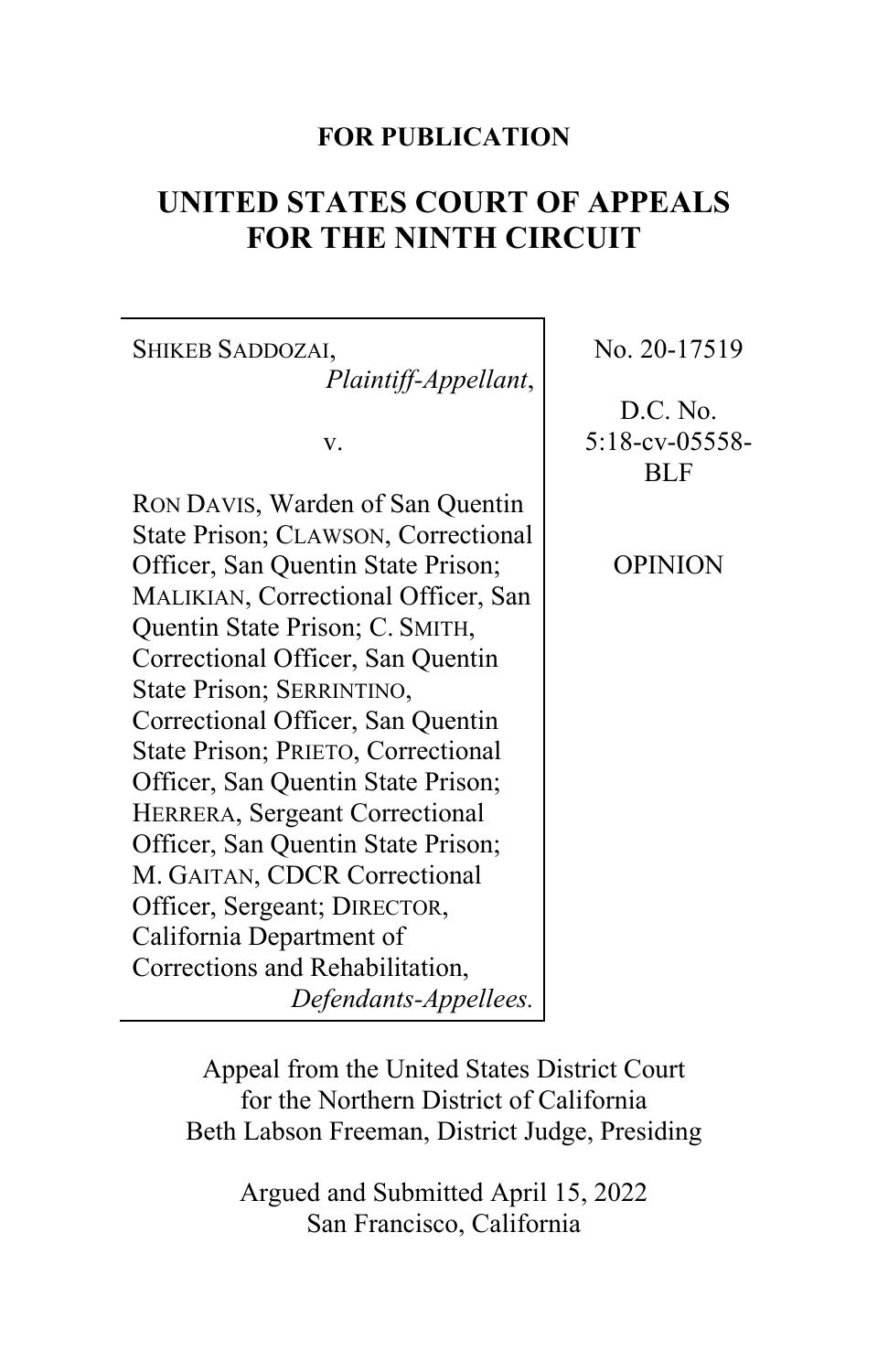## Filed May 23, 2022

# Before: EUGENE E. SILER,**[\\*](#page-1-0)** A. WALLACE TASHIMA, and MILAN D. SMITH, JR., Circuit Judges.

Opinion by Judge Milan D. Smith, Jr.

#### **SUMMARY[\\*\\*](#page-1-1)**

# **Civil Rights**

The panel reversed the district court's dismissal of a prisoner civil rights complaint for lack of exhaustion under the Prison Litigation Reform Act and remanded.

Plaintiff alleged excessive force after being shot by a correctional officer during an incident that occurred while Plaintiff was incarcerated at California's San Quentin State Prison. Defendants moved to dismiss Plaintiff's third amended complaint against Defendant Clawson for failure to state a claim and because Plaintiff had not exhausted administrative remedies under the Prison Litigation Reform Act ("PLRA") before he filed his original complaint. The district court agreed that Plaintiff failed to exhaust his claim against Defendant Clawson at the time he filed his original complaint and dismissed the third amended complaint for lack of exhaustion under the PLRA.

<span id="page-1-0"></span>**<sup>\*</sup>** The Honorable Eugene E. Siler, United States Circuit Judge for the U.S. Court of Appeals for the Sixth Circuit, sitting by designation.

<span id="page-1-1"></span>**<sup>\*\*</sup>** This summary constitutes no part of the opinion of the court. It has been prepared by court staff for the convenience of the reader.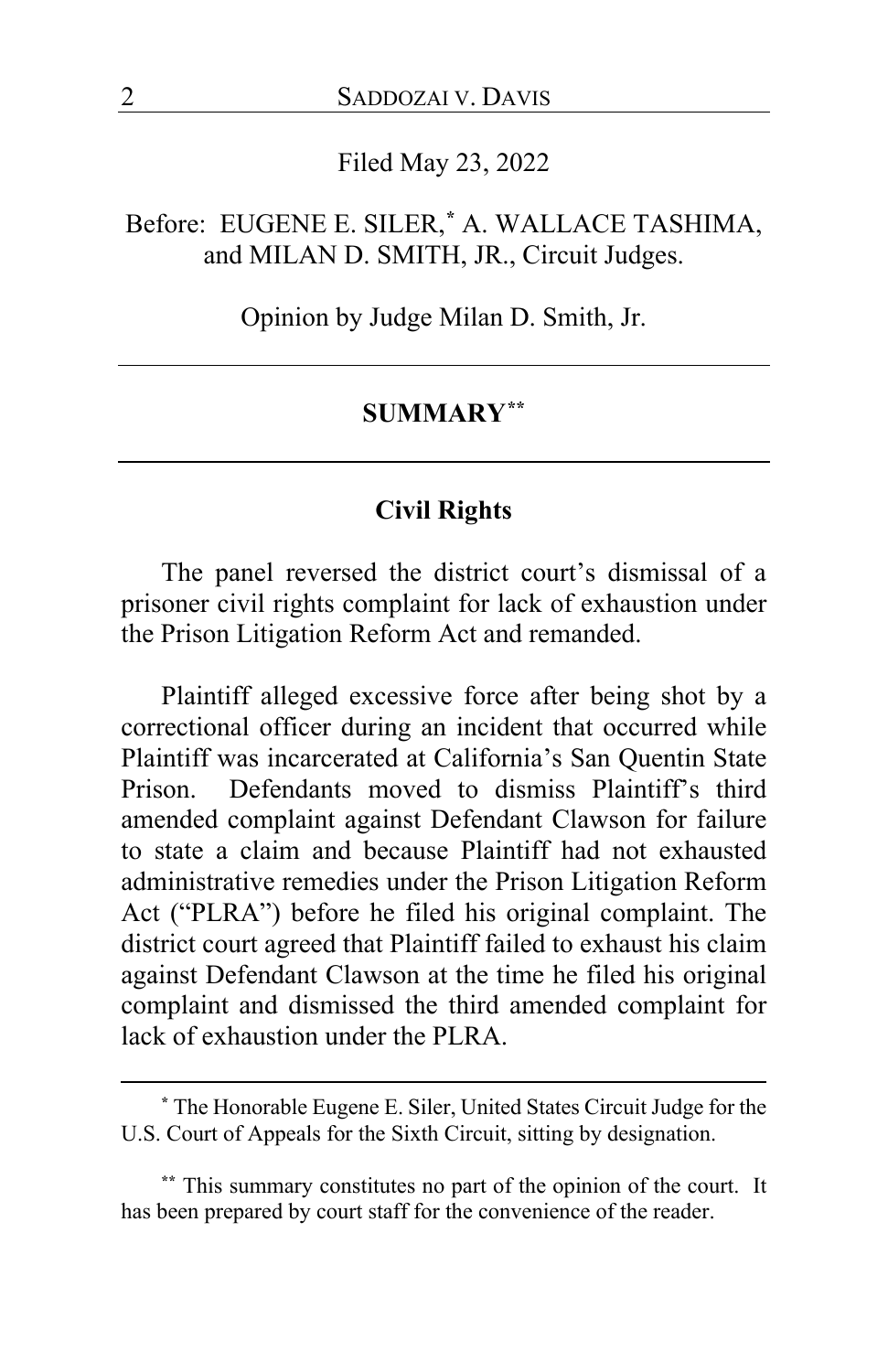The panel clarified the underlying principle in *Jackson v. Fong*, 870 F.3d 928 (9th Cir. 2017), which controlled the outcome here. *Jackson* made clear that the PLRA does not supplant or modify Federal Rule of Civil Procedure 15. Rule 15 allows plaintiffs, regardless of their incarceration status, to supplement pleadings with leave of court "even though the original pleading is defective in stating a claim or defense." Fed. R. Civ. P. 15(d). A prisoner who has fully complied with the PLRA's exhaustion requirement need not file an entirely new federal case simply because he had not exhausted when he filed his original federal complaint. The parties agreed that Plaintiff had fully exhausted by the time he filed his third amended complaint, which the district court deemed the "operative complaint." Plaintiff's operative third amended complaint was the only relevant pleading for purposes of the PLRA exhaustion analysis. The district court therefore erred in dismissing Plaintiff's operative complaint for lack of exhaustion.

# **COUNSEL**

Katherine Cion (argued) and Christina Davis, Roderick & Solange MacArthur Justice Center, Washington, D.C.; Easha Anand, Roderick & Solange MacArthur Justice Center, San Francisco, California; for Plaintiff-Appellant.

Oliver C. Wu (argued) and Kevin A. Voth, Deputy Attorneys General; Alicia A. Bower, Supervising Deputy Attorney General; Monica N. Anderson, Senior Assistant Attorney General; Rob Bonta, Attorney General; Office of the Attorney General, San Francisco, California; for Defendants-Appellees.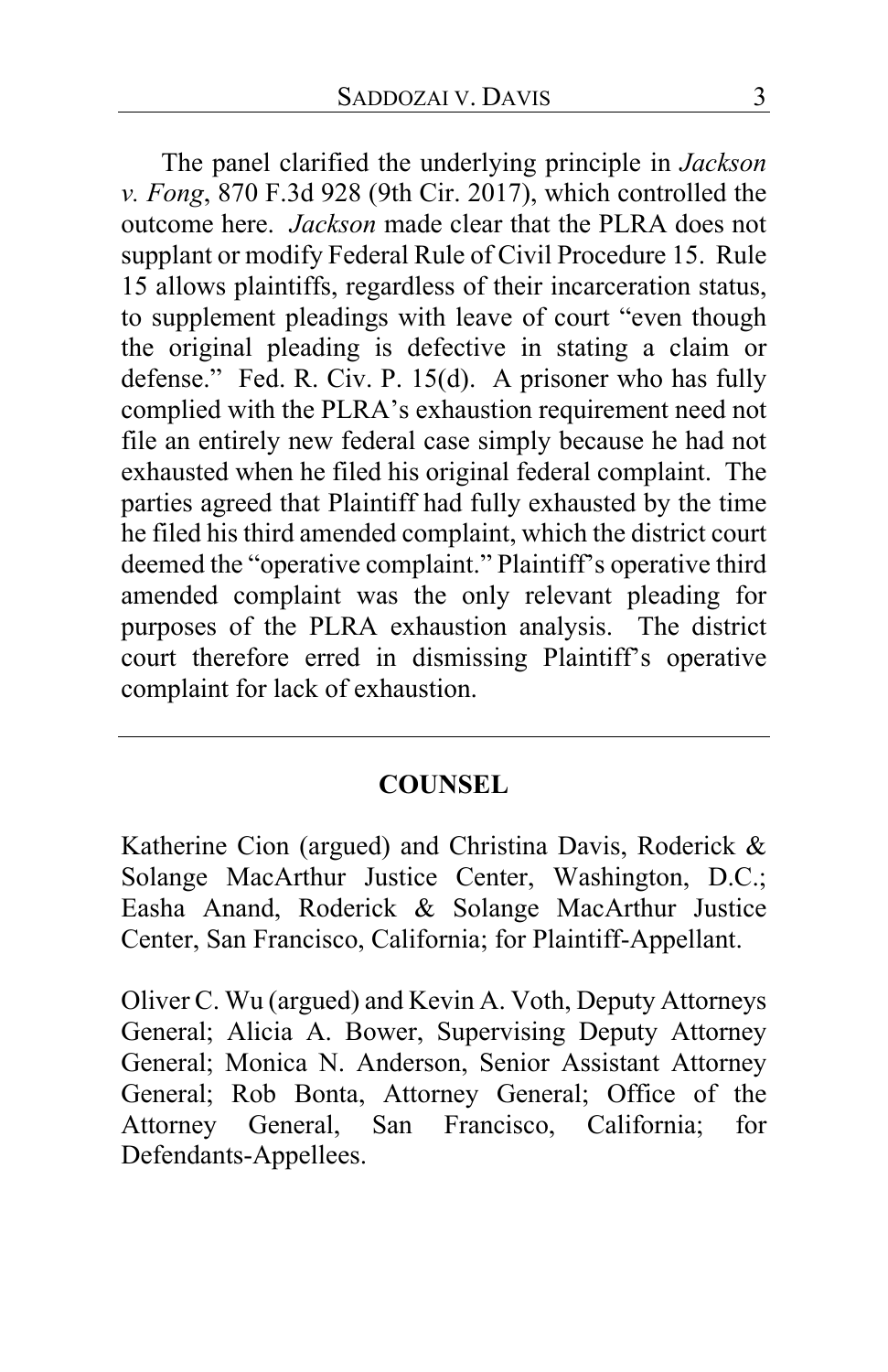Eugene M. Gelernter and Abigail E. Marion, Patterson Belknap Webb & Tyler LLP, New York, New York, for Amici Curiae American Civil Liberties Union, American Civil Liberties Union of Northern California; Brennan Center for Justice at NYU School of Law, Florida Justice Institute, Human Rights Defense Center, Prison Law Office, Southern Center for Human Rights, and Southern Poverty Law Center.

#### **OPINION**

M. SMITH, Circuit Judge:

In this case we clarify the underlying principle in *Jackson v. Fong*, 870 F.3d 928 (9th Cir. 2017), which controls the outcome here. *Jackson* made clear that the Prison Litigation Reform Act (PLRA) does not supplant or modify Federal Rule of Civil Procedure 15. Rule 15 allows plaintiffs, regardless of their incarceration status, to supplement pleadings with leave of court "even though the original pleading is defective in stating a claim or defense." Fed. R. Civ. P. 15(d). A prisoner who has fully complied with the PLRA's exhaustion requirement need not file an entirely new federal case simply because he had not exhausted when he filed his original federal complaint. We reverse the district court's dismissal of Plaintiff's complaint for lack of exhaustion and remand the case.

## **FACTUAL AND PROCEDURAL BACKGROUND**

Plaintiff, Shikeb Saddozai, appeals the district court's dismissal of his complaint alleging excessive force after being shot by Defendant, correctional officer Clawson, during an incident that occurred while Plaintiff was incarcerated at California's San Quentin State Prison. The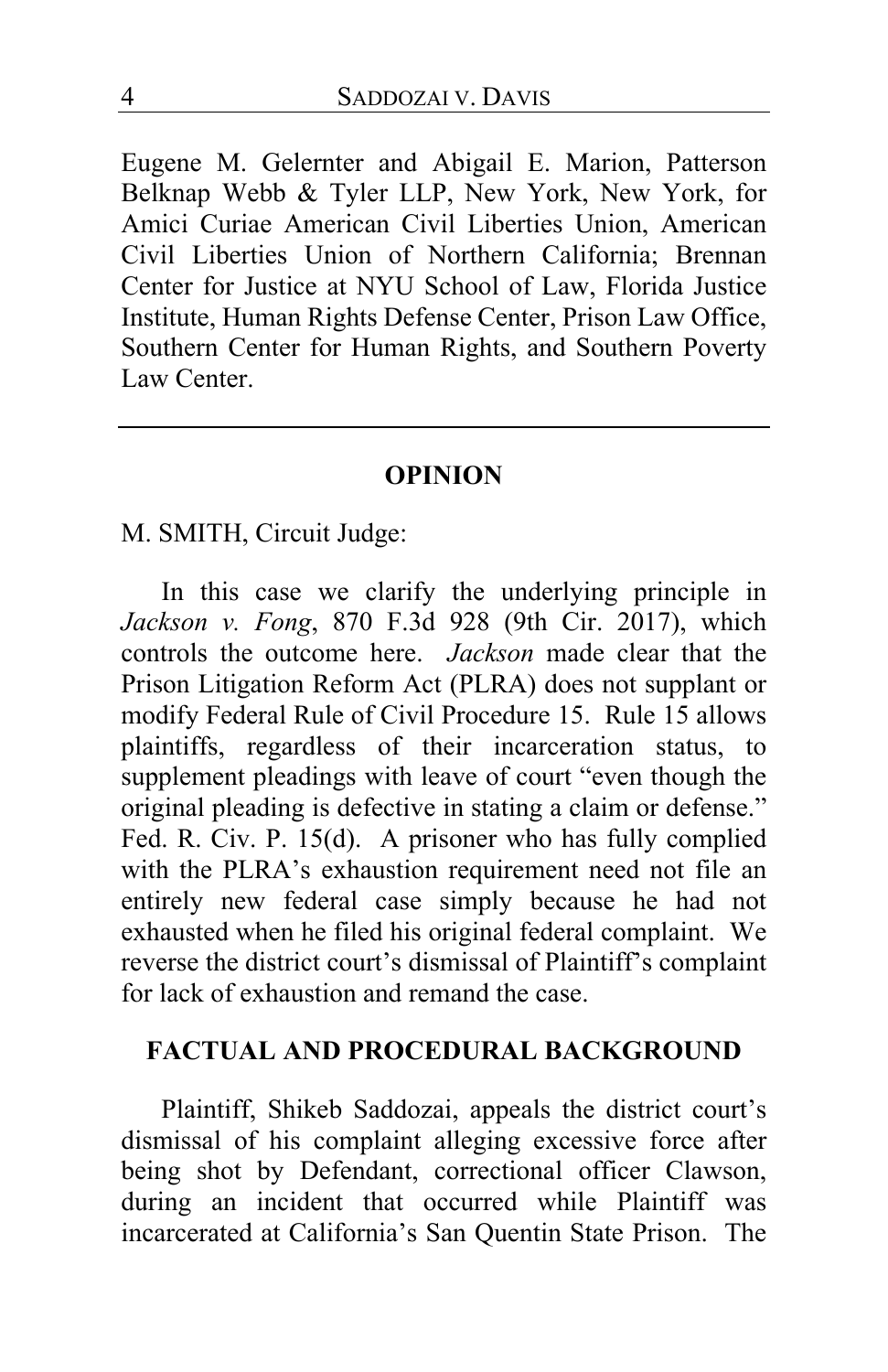district court held that Plaintiff did not meet the PLRA's mandatory exhaustion requirement before filing suit. *See*  42 U.S.C. § 1997e(a); *Jones v. Bock*, 549 U.S. 199, 211 (2007) (holding that PLRA exhaustion is mandatory, and prisoners cannot bring unexhausted claims into federal court).

To comply with the PLRA's exhaustion requirement in California, Plaintiff was required to follow a three-step grievance process: first submit a grievance Form 602 to the prison appeals office and then, depending on the response, appeal that decision to a second and third level. On August 25, 2018, Plaintiff filed a first-level grievance regarding the excessive force incident. The prison appeals office rejected the grievance as procedurally improper because Plaintiff exceeded the regulatory limit on filing grievances during a fourteen-day period. He was instructed to refile after September 12, 2018. The record is not clear as to when, but at some point after September 12, Plaintiff resubmitted his grievance. On September 26, 2018, the prison appeals office again rejected Plaintiff's grievance on procedural grounds for being "obscured by pointless verbiage or voluminous unrelated documentation" and instructed him to resubmit.

Meanwhile, Plaintiff had also filed a pro se complaint in federal court, docketed on September 11, 2018. On October 2, 2018, as his federal complaint was pending review, Plaintiff filed a procedurally compliant prison grievance about the excessive force incident. The prison denied Plaintiff's requested relief at the first level of review, and so he appealed to the second level on October 28, 2018. On November 6, 2018, the prison issued a second-level response to Plaintiff's grievance. Plaintiff appealed to the third level, and on February 5, 2019, he received a final administrative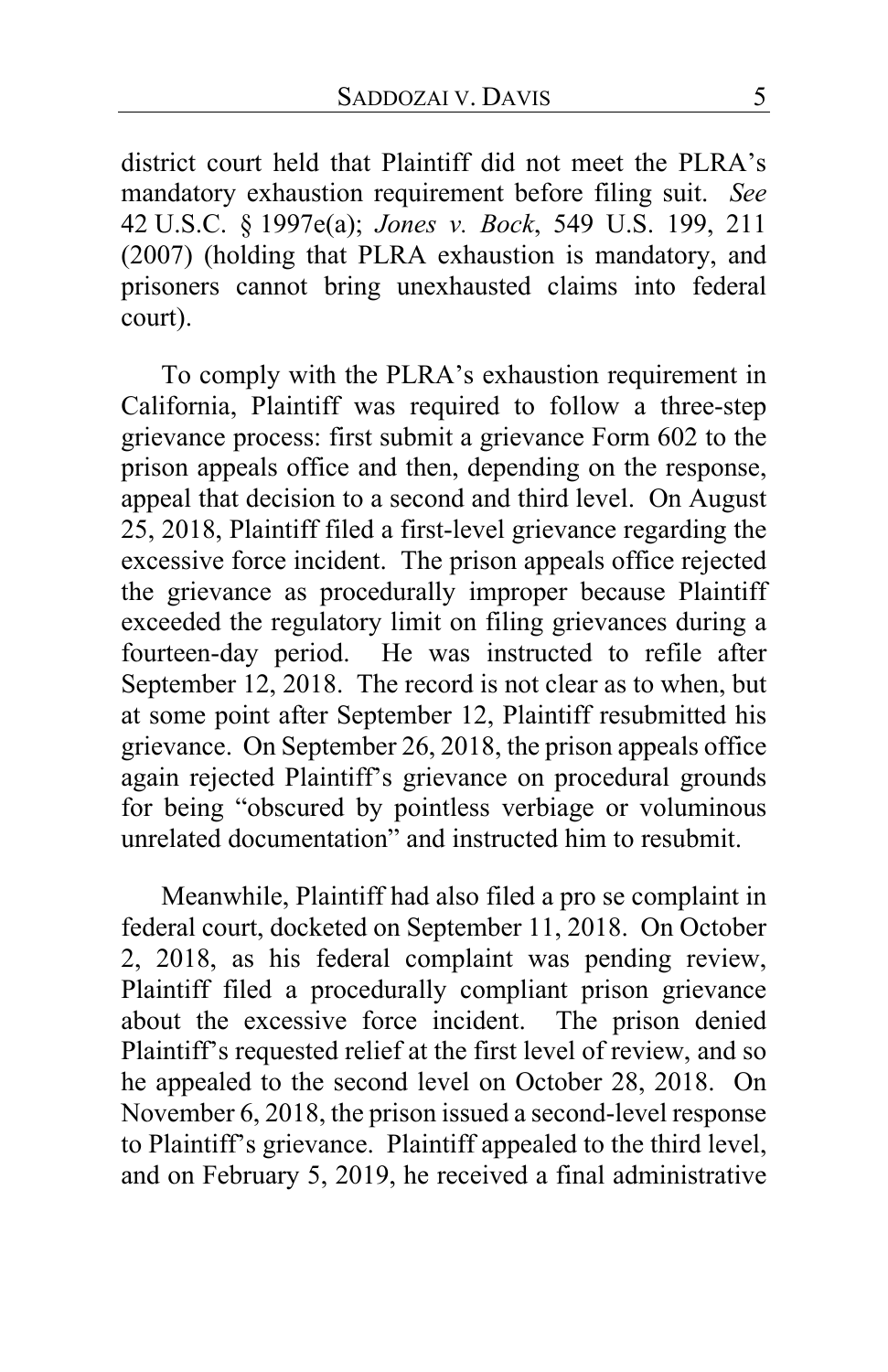decision.Both parties agree that as of February 5, 2019, Plaintiff had fully exhausted.

On January 16, 2019, the district court first screened Plaintiff's complaint pursuant to 28 U.S.C. § 1915A(a) and dismissed it with leave to amend. Plaintiff's complaint contained several claims about various issues, including the excessive force incident, requests for religious accommodations, and denial of access to the prison law library. In dismissing the complaint, the district court concluded that Plaintiff improperly asserted claims against unrelated defendants for unrelated incidents. Plaintiff filed a first amended complaint on February 19, 2019. By the time he filed this first amended complaint, he had fully exhausted his administrative remedies. The district court again dismissed the complaint without prejudice because the claims were insufficiently related to one another. The district court noted that a second amended complaint would "supersede[] all previous complaints, which are treated thereafter as non-existent."

Plaintiff then filed a second amended complaint on August 15, 2019, raising claims against Defendant Clawson related only to the excessive force incident. The district court found that Plaintiff's second amended complaint "stated a cognizable claim" against Defendant Clawson "for failure to protect under the Eighth Amendment." Plaintiff then supplemented his complaint "as a matter of course." The district court declared that Plaintiff's third amended complaint filed on March 6, 2020, was the "operative complaint."

Defendant and other prison officials moved to dismiss Plaintiff's third amended complaint for failure to state a claim and because Plaintiff had not exhausted administrative remedies before he filed his original complaint. The district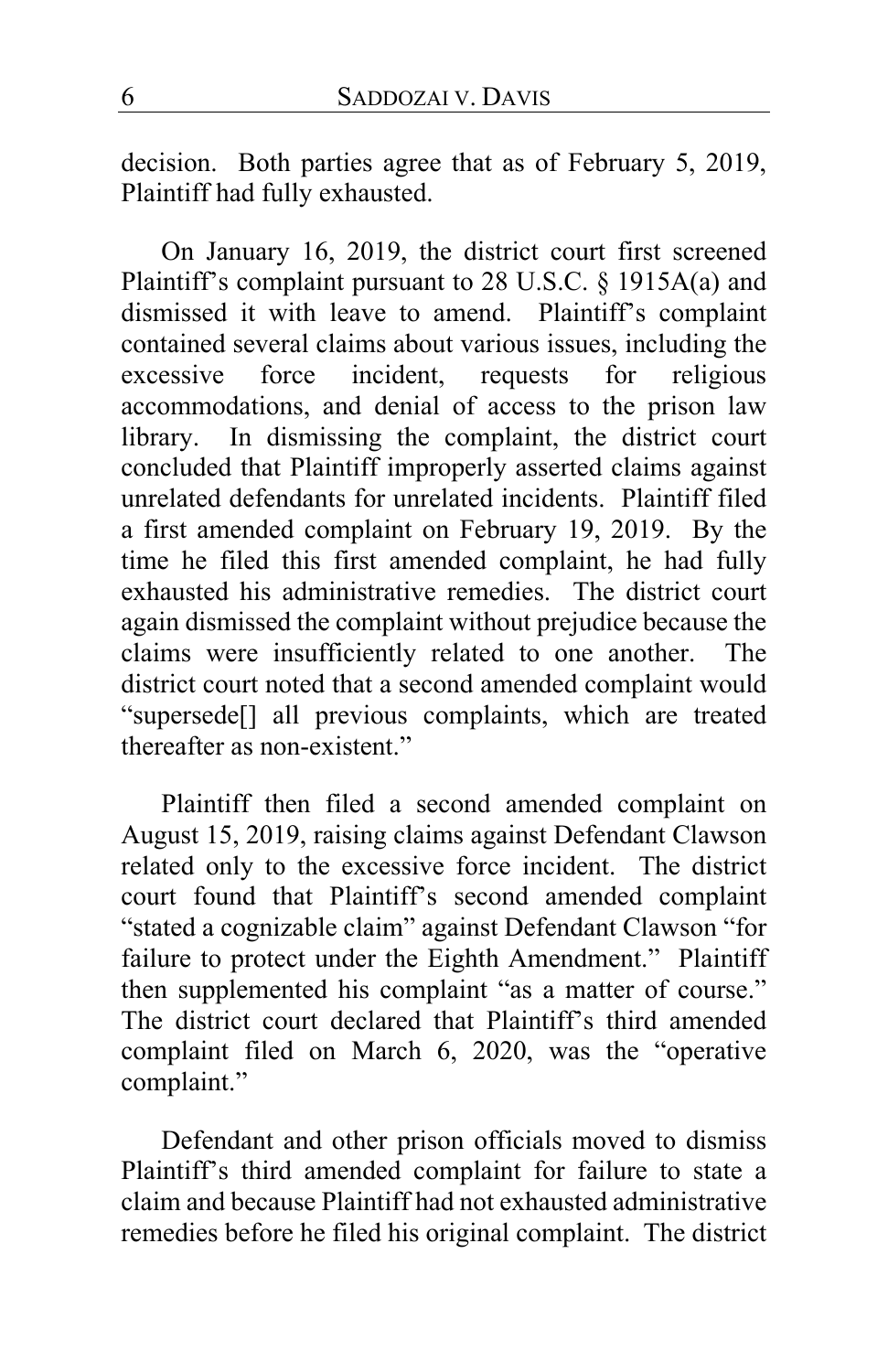court dismissed the other prison defendants but again held that Plaintiff stated a cognizable Eighth Amendment deliberate indifference claim against Defendant Clawson. The district court agreed that Plaintiff failed to exhaust the claim against Defendant Clawson at the time he filed his original complaint and dismissed it for lack of exhaustion under the PLRA. This appeal followed.

# **JURISDICTION AND STANDARD OF REVIEW**

We have jurisdiction pursuant to 28 U.S.C. § 1291. We review de novo the district court's interpretation of the PLRA because it "is a question of law." *Talamantes v. Leyva*, 575 F.3d 1021, 1023 (9th Cir. 2009).

# **ANALYSIS**

This is a simple case. Both parties agree that Plaintiff had not exhausted his administrative remedies at the time he filed his initial complaint in federal court. The parties also agree that Plaintiff had fully exhausted by the time he filed his third amended complaint, which the district court deemed the "operative complaint." In *Jackson*, 870 F.3d 928, we held that a prisoner "can cure deficiencies through later filings, regardless of when he filed the original 'action.'" *Id.* at 934. We made clear that "[e]xhaustion requirements apply based on when a plaintiff files the operative complaint, in accordance with the Federal Rules of Civil Procedure." *Id.* at 935. Therefore, Plaintiff's operative third amended complaint controls the PLRA exhaustion analysis, and the district court erred in dismissing it for lack of exhaustion.

Defendant describes *Jackson* as "an outlier" and as having "departed from" earlier cases.He argues that *Jackson*'s reasoning was wrong and that the case "should be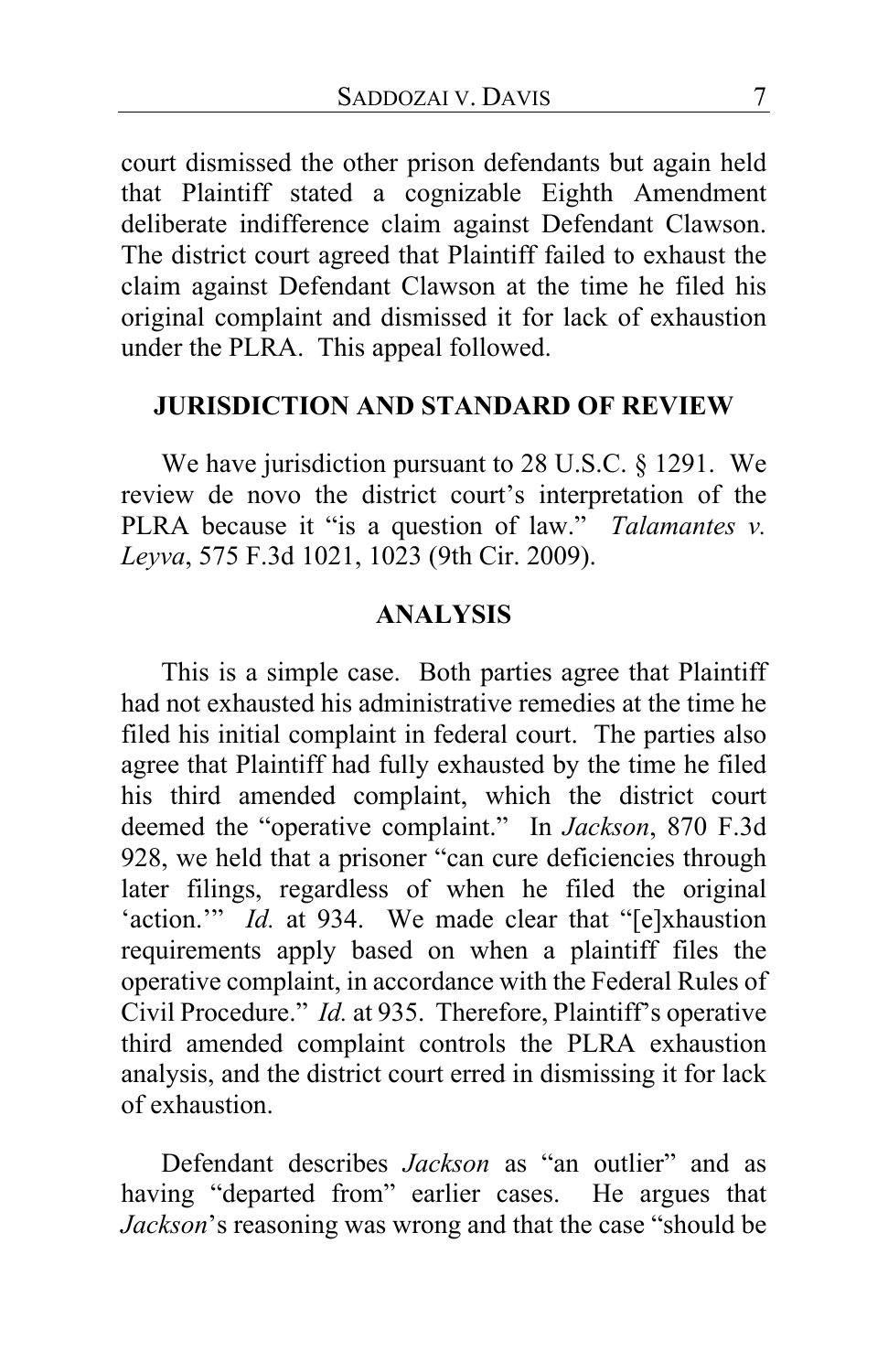limited to that particular factual setting." *Jackson* is not distinguishable from this case, as Defendant implicitly acknowledges. *Jackson* involved a prisoner who also filed a federal complaint prior to exhausting his administrative remedies. *Id.* at 931–32. As his federal complaint was pending review, the plaintiff was released from prison. *Id.* at 932. The plaintiff in *Jackson* amended his complaint after release, and our court concluded that the "amended complaint," not the original complaint, "controlled the PLRA exhaustion analysis." *Id.* at 934. Because PLRA exhaustion requirements do not apply to non-prisoners, when Jackson filed his third amended complaint, the exhaustion requirement did not apply to him. *Id.*

Defendant asks us to distinguish this case because of Jackson's change in prisoner status. This fact is irrelevant. Because Jackson was a non-prisoner at the time he filed his amended complaint, he no longer had to comply with the PLRA's requirements. Yet, it was not his status as a nonprisoner that cured the initial lack of exhaustion. Rather, it was because Jackson filed a new operative complaint at a time when the PLRA exhaustion requirement no longer applied to him. Just as in *Jackson*, this case turns on whether the court should look to the initiation of the suit (when Plaintiff had not exhausted his remedies), or to Plaintiff's operative third amended complaint (filed when Plaintiff had fully exhausted his administrative remedies). *Id.* at 934. *Jackson* answered with the latter.

"In PLRA cases, amended pleadings may supersede earlier pleadings." *Id.* The Federal Rules of Civil Procedure make clear that, with leave of court, plaintiffs can supplement their pleadings, "even though the original pleading is defective in stating a claim or defense." Fed. R. Civ. P. 15(d). Courts have found that "[a] supplemental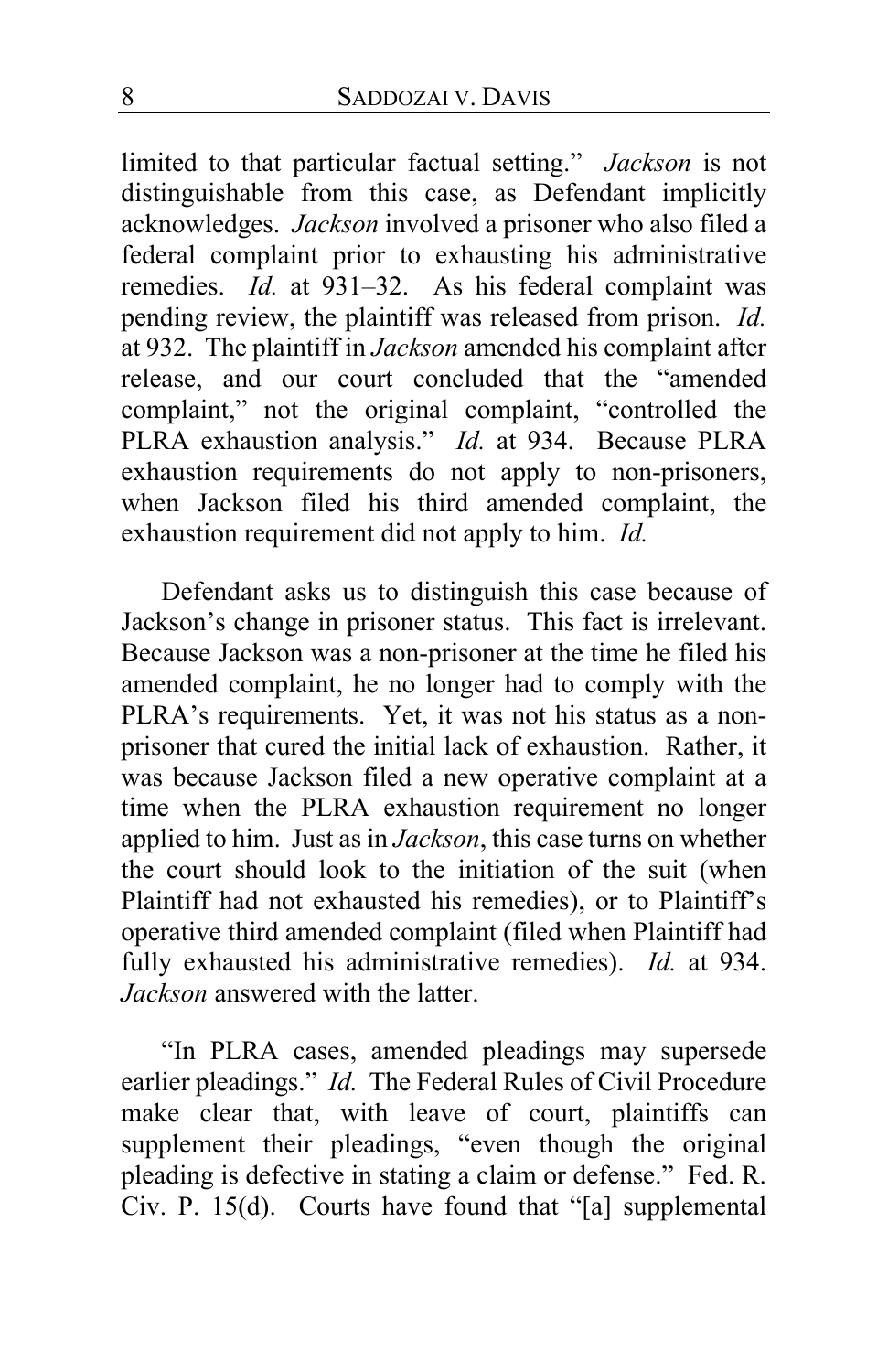complaint also can defeat an affirmative defense applicable to an earlier complaint, even when that affirmative defense is jurisdictional." *Jackson*, 870 F.3d at 934 (citing *Mathews v. Diaz*, 426 U.S. 67, 75 (1976); *Northstar Fin. Advisors Inc. v. Schwab Invs.*, 779 F.3d 1036, 1044 (9th Cir. 2015)). A lack of PLRA exhaustion is a non-jurisdictional affirmative defense. Federal Rule of Civil Procedure 15 allows prisoners to supplement a complaint to add facts regarding administrative exhaustion.

In a legal Hail Mary, Defendant argues that even if *Jackson* applies, we should decline to follow it because it is irreconcilable with the Supreme Court's intervening authority in *Ross v. Blake*, 578 U.S. 632 (2016). Nothing in *Jackson*, however, is inconsistent with *Ross*. In *Ross*, the Supreme Court explained the narrow availability exception to the PLRA's mandatory exhaustion requirement. 578 U.S. at 635, 643–45. *Jackson* has nothing to do with exceptions to the exhaustion requirement, and neither does the case here. On the contrary, Plaintiff has—on the admission of Defendant—fully exhausted his administrative remedies and has no use for an exception. Moreover, if we had any doubts, we note that as this case was pending on appeal, the Supreme Court cited our Ninth Circuit precedent favorably in positing that "[t]he original defect" of lack of exhaustion in a prisoner's complaint "was arguably cured by . . . subsequent filings." *Ramirez v. Collier*, 142 S. Ct. 1264, 1276 (2022) (citing *Rhodes v. Robinson*, 621 F. 3d 1002, 1005 (9th Cir. 2010)). Although the discussion in *Ramirez* is dicta because the prison defendants failed to raise the exhaustion argument, the fact that the Supreme Court favorably cited our precedent undercuts Defendant's position that our precedent is unlawful.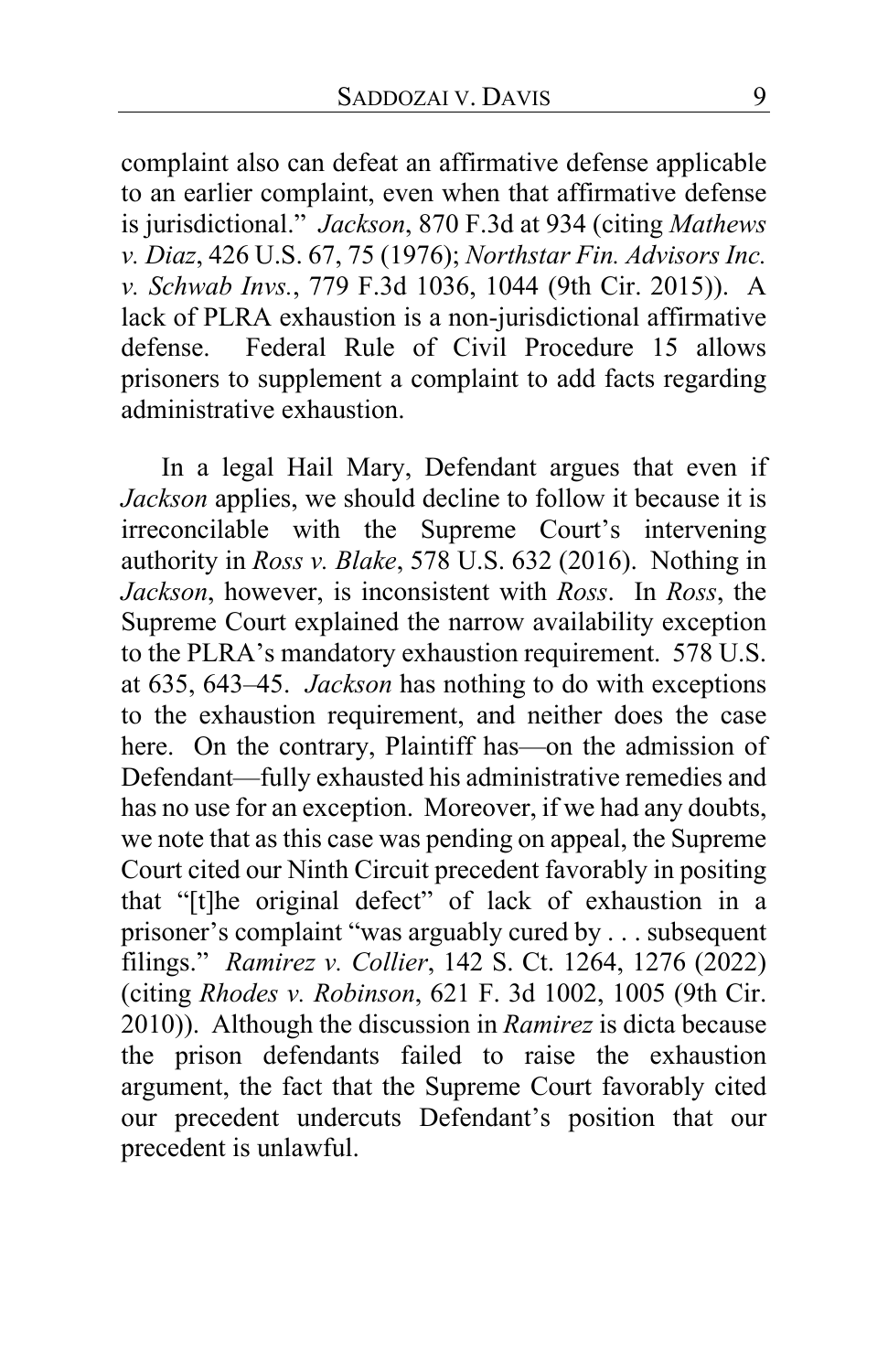We are equally unmoved by Defendant's policy arguments, which are similar to those advanced by the defendants in *Jackson*. *See* 870 F.3d at 934. Defendant contends that prisoners will now have a green light to file simultaneous federal complaints and prison grievances, knowing they can later cure through amendment. This position ignores the realities of prison litigation and, in particular, the operation of the "three strikes" rule. *See*  28 U.S.C. § 1915(g) (prohibiting *in forma pauperis* actions or appeals "if the prisoner has, on 3 or more prior occasions, . . . brought an action or appeal in a court of the United States that was dismissed."). Pursuant to the PLRA, prisoners still pay full filing fees, even if they qualify for *in forma pauperis*  status. If a prisoner hasthree prior dismissals for a complaint being frivolous, malicious, or failing to state a claim, the prisoner must pay the whole filing fee up front before bringing another lawsuit. *See O'Neal v. Price*, 531 F.3d 1146, 1154 (9th Cir. 2008); *El-Shaddai v. Zamora*, 833 F.3d 1036, 1043–44 (9th Cir. 2016). Prisoners have significant incentive to ensure compliance with the PLRA exhaustion requirement before filing suit. It would be a gamble to knowingly file a complaint before exhaustion, hoping that the prison completes its multi-step administrative review process all before the district court screens the complaint "as soon as is practicable after docketing," 28 U.S.C. § 1915A(a), and before the prison asserts its affirmative defense.

We find that "forcing the plaintiff to file a separate suit regarding his . . . claims would not further the policy goals of the PLRA, because plaintiff could proceed to file those claims as a separate action." *Cano v. Taylor*, 739 F.3d 1214, 1220–21 (9th Cir. 2014). "Such a requirement would promote the precise inefficiency the PLRA was designed to avoid—requiring courts to docket, assign and process two